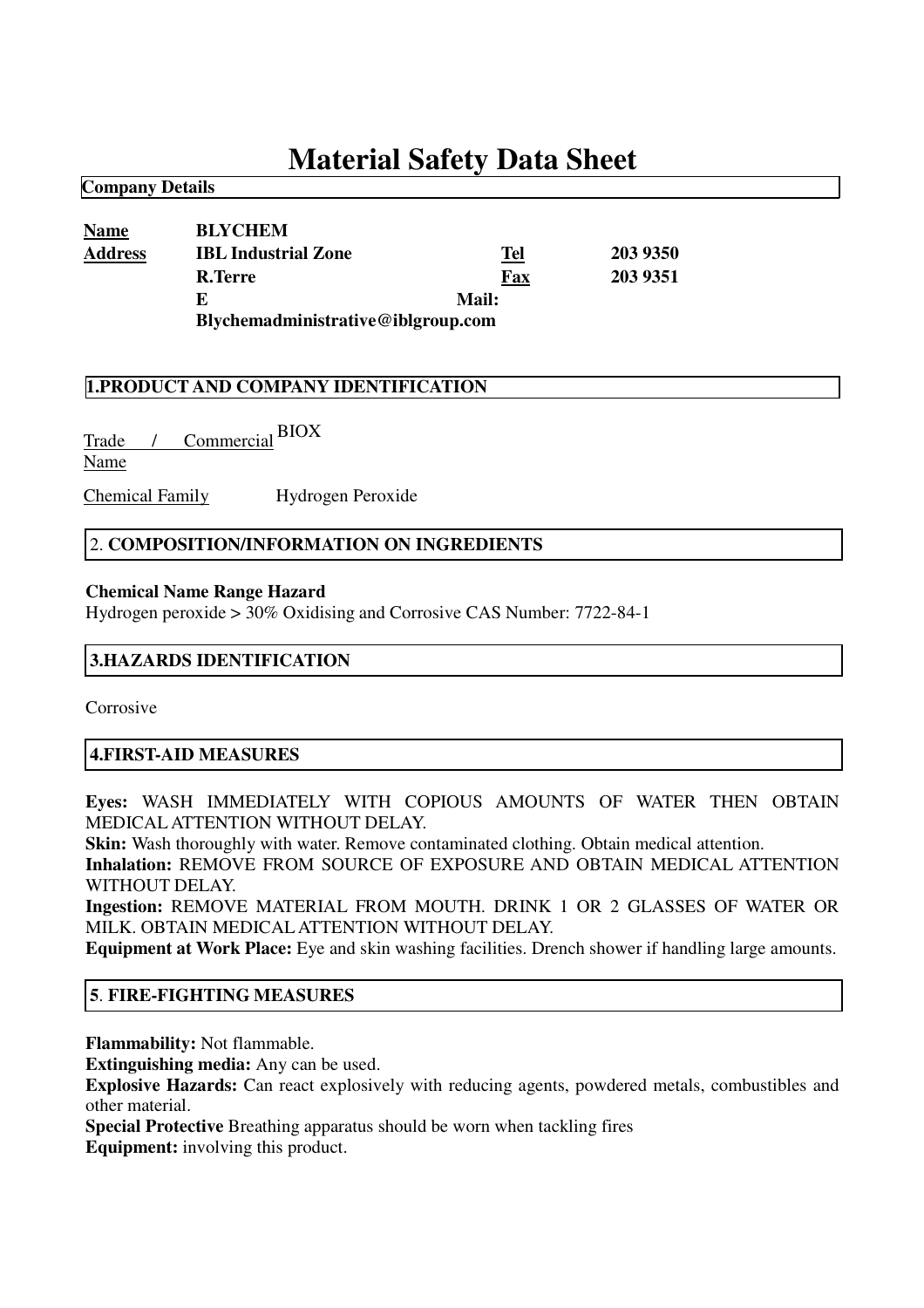**Hazardous Combustion** Toxic and irritant fumes may be given off when heated **Products:** to decomposition.

## **6**. **ACCIDENTAL RELEASE MEASURES**

**Protection of Personnel:** Wear chemically resistant protective clothing.

**Spillage Clean-Up:** Observe local legislation. Absorb large spillages with inert material (e.g. sand) and collect into suitable, labeled containers for disposal at an approved site. Wash residues and small spillages away to drain with water.

## **7. HANDLINGAND STORAGE**

**Handling:** Avoid eye and skin contact, ingestion and inhalation. Prevent any mist formation. **Storage:** Store in the original, closed containers under dry conditions. Avoid extremes of temperature.

## **8**. **EXPOSURE CONTROLS / PERSONAL PROTECTION**

Face shield and protective clothing.

# **9. PHYSICAL AND CHEMICAL PROPERTIES**

**Appearance:** Clear, water-white liquid. **Relative Density:** 1.14

## **10. STABILITY AND REACTIVITY**

May react vigorously with reducing agents.

# **11. TOXICOLOGICAL INFORMATION**

**Eyes:** Causes severe or permanent damage. **Skin:** Causes burns. **Inhalation:** Severe irritant, may cause pulmonary oedema. **Ingestion:** Causes burns.

# **12. ECOLOGICAL INFORMATION**

Toxic to fish. Dilute well before discharging to sewers.

## **13. DISPOSAL CONSIDERATIONS**

Do not discharge to natural water systems. Transfer to containers for authorised disposal. Observe